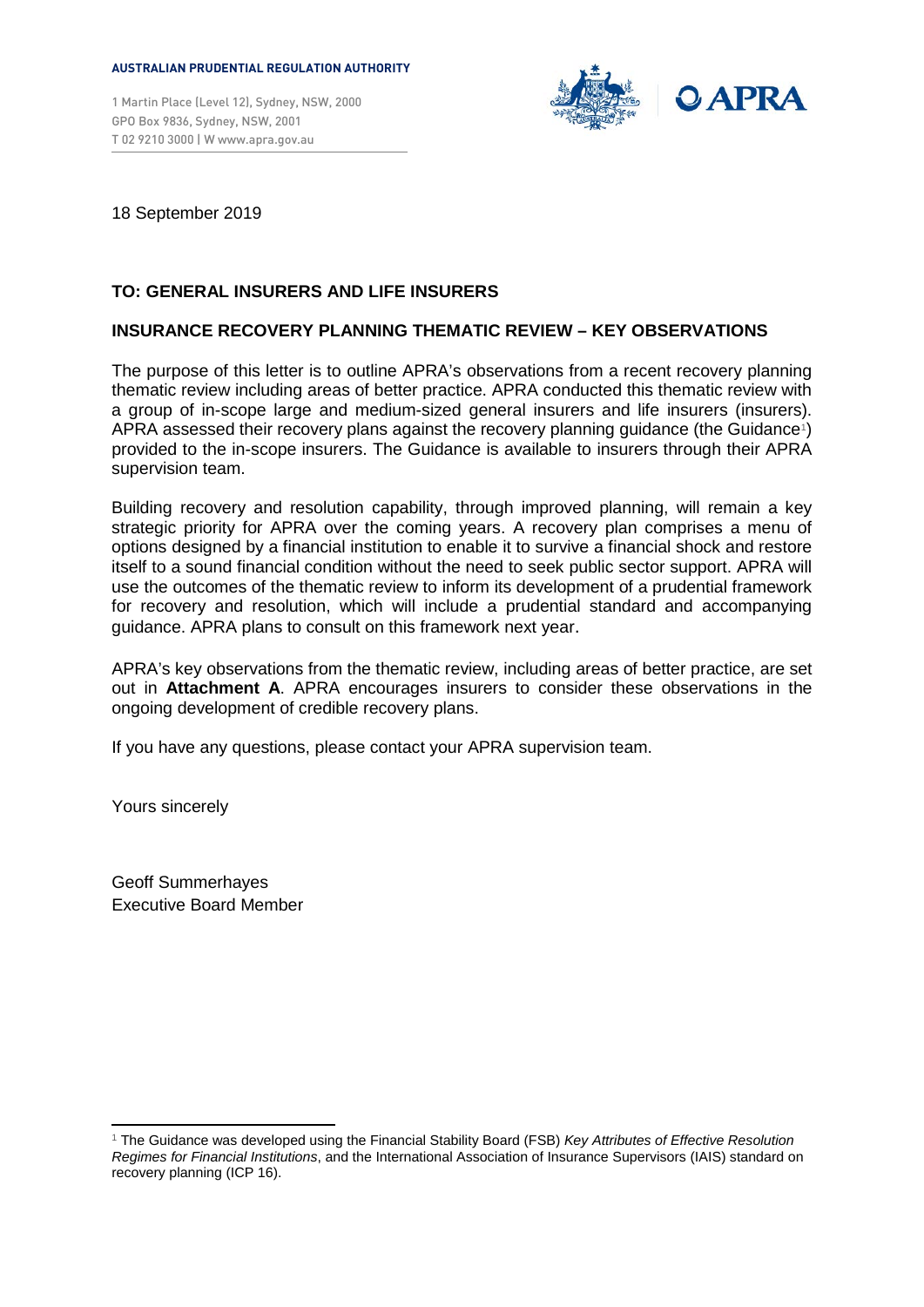# **ATTACHMENT A: KEY OBSERVATIONS**

This section provides a summary of APRA's key observations from the thematic review, including areas of better practice. APRA encourages insurers to consider the better practice examples alongside the existing Guidance in the ongoing development of credible recovery plans (referred to as the plan(s)).

APRA observed that the recovery planning process has assisted in-scope insurers to advance their overall approach to risk management, and to build a better understanding of the importance of recovery planning.

However, there remain considerable areas for improvement before in-scope insurers can be assessed to have credible plans in place that are effectively integrated with the risk management framework. APRA considers the usability of the recovery plan is a key factor when assessing its credibility. APRA expects recovery planning to be a dynamic process, where the plans continue to be assessed, tested and improved with ongoing board oversight.

# **1. Governance**

*Robust governance arrangements are essential both for effectively developing and maintaining the recovery plan, and for ensuring appropriate monitoring and escalation processes are in place to allow for timely implementation of recovery options.*

*i. Integration with risk management framework*

Recovery planning can be viewed as being at the more extreme end of the risk management continuum. Many of the plans assessed are not yet effectively integrated with the broader risk management framework. APRA expects the elements of the recovery plan including the escalation procedures, trigger framework, recovery options and communication strategy to be consistent and aligned with other risk management documents. **Figure 1** provides an illustrative example of how recovery planning fits into the crisis continuum.



# Figure 1: the crisis continuum

### Better practice examples include:

 $\triangleright$  Integration with and cross-referencing to other risk management documents, where appropriate. This includes ensuring that the governance arrangements for escalation and activation of the plan are well understood and coordinated across the institution and recovery options can be implemented in a timely manner.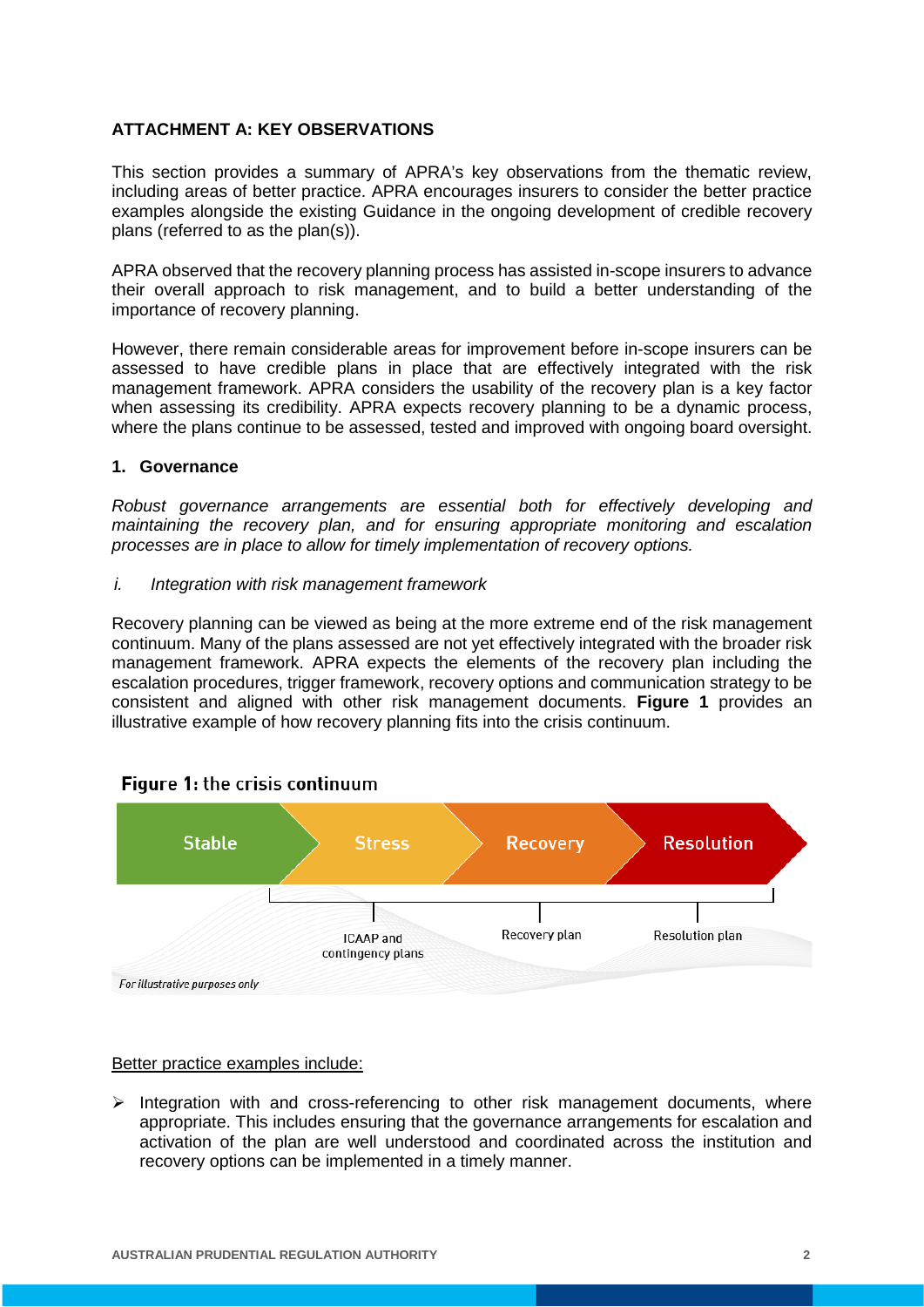- $\triangleright$  Consideration of how the communication strategy in the recovery plan is aligned with the insurer's broader approach to effective communication.
- *ii. Monitoring, escalation and activation processes*

Weaker plans lack clarity on the processes for monitoring and escalating emerging issues. It is not clear how escalation procedures would work in practice, and the mapping of roles and responsibilities of key stakeholders needs to be strengthened.

### Better practice examples include:

- $\triangleright$  Clear articulation of the link between the trigger framework and the governance arrangements within the plan. Stronger plans make use of diagrams and flowcharts to illustrate the link between their trigger framework and governance arrangements.
- $\triangleright$  Clear accountability mapping of the roles and responsibilities of key stakeholders for each stage of the monitoring and escalation process.
- $\triangleright$  Strong and clear decision-making mechanisms in place for activating the plan, and for selecting and implementing recovery options.
- $\triangleright$  Well-defined processes in place for how and when to notify regulators (local and foreign, where relevant), regarding an emerging crisis and any proposed response under the plan.

# *iii. Operational testing*

Most in-scope insurers have not yet developed a sufficient framework for operational testing of plans. Regular operational testing of the plan is important, particularly to build confidence that the governance and escalation procedures in the plan are well understood, including by the board and senior management, and could be implemented in a timely manner in a crisis.

APRA considers it prudent for insurers to conduct regular (at least annual) dry-runs and training exercises focusing on internal escalation processes, the formation and functioning of crisis management teams and determination of communication strategies.

### Better practice examples include:

- $\triangleright$  A planned and documented approach to regular operational testing of the plan, including identification of the key factors to be tested.
- $\triangleright$  Incorporation of the lessons learnt from operational testing into the plan to ensure its ongoing development.

# **2. Trigger frameworks**

*The trigger framework should operate in a manner which reflects the escalating nature of stress events, so as to facilitate timely contingency planning and the intensifying of responses as the severity increases.*

### *i. Range of metrics*

A number of plans rely on a single capital trigger for activation of the plan instead of considering the use of a wider range of metrics to identify emerging risks across a variety of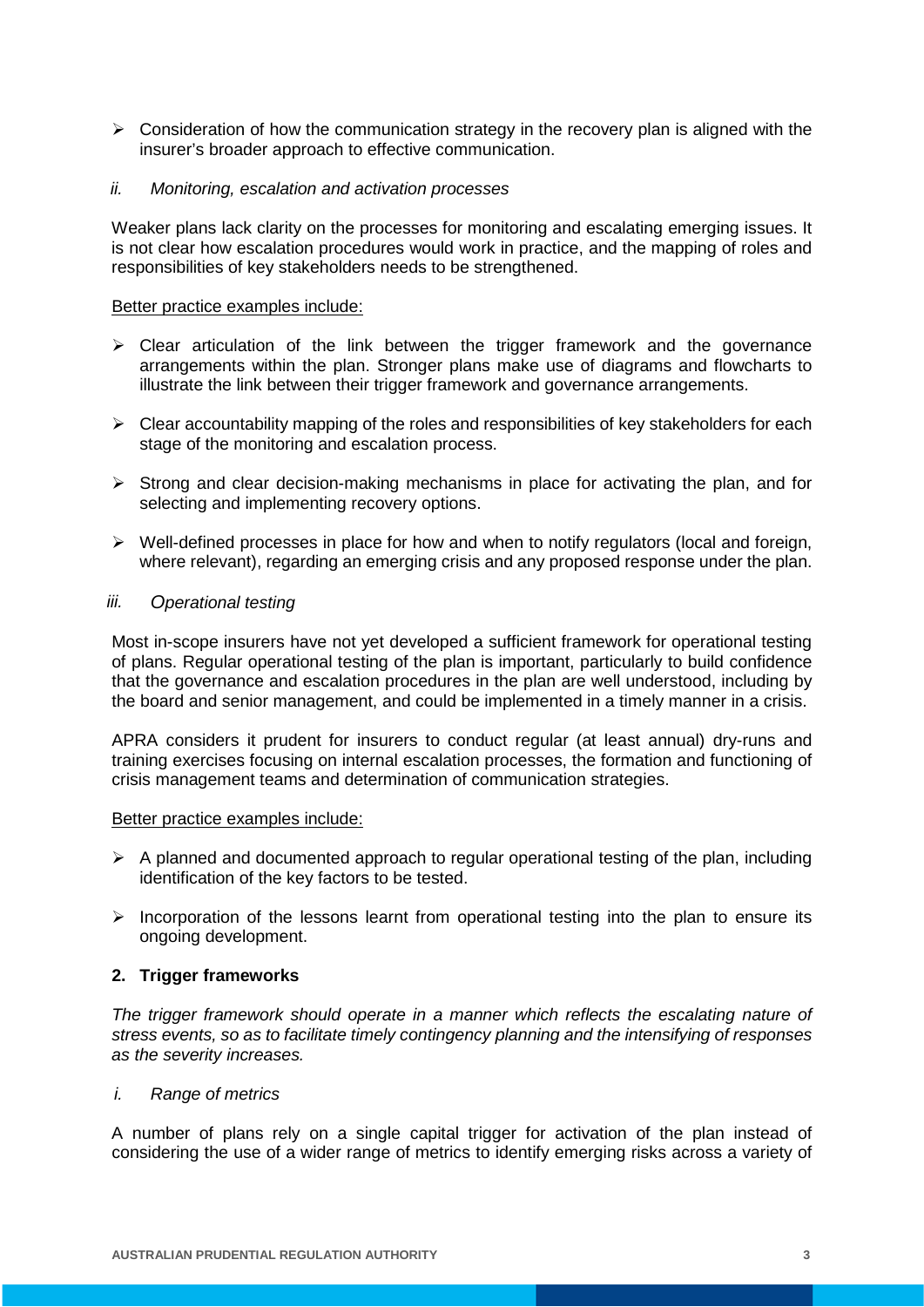areas. The trigger framework should be aligned with the insurer's broader risk management framework, and should be sensitive to deteriorating conditions across a variety of areas.

### Better practice examples include:

- $\triangleright$  Incorporating a wide variety of early warning indicators (EWIs) and triggers. For example, the trigger framework can benefit from inclusion of metrics relating to capital, profitability and other performance metrics, sensitivity and volatility factors, reinsurance, external factors, liquidity, and the insurer's operational conditions.
- $\triangleright$  Considering a range of metrics, which include quantitative and qualitative criteria and include leading and lagging indicators, where possible.

# Figure 2: comprehensive trigger framework



### *ii. Timely trigger points*

Stronger plans make use of a staggered trigger framework, so that the plan operates in a cascading manner to trigger intensifying responses as the severity of a stress increases, and does not rely on a single trigger point.

### Better practice examples include:

- $\triangleright$  Indicators and triggers are calibrated early enough to allow sufficient lead time to plan for and implement recovery options. For example, where a hard capital recovery trigger point is utilised, it is calibrated to automatically activate the plan or prompt a decision to activate the plan well before the regulatory minimum is reached.
- $\triangleright$  Using a traffic light approach to the calibration of each metric for recovery planning purposes.
- $\triangleright$  Alignment between the calibration of trigger points in the plan to those metrics used in other related contingency plans, for example, the Internal Capital Adequacy Assessment Process (ICAAP), to create a cascading trigger framework.

# **3. Recovery options**

*The core element of a credible recovery plan is a comprehensive menu of realistic recovery options, supported by the requisite level of supporting analysis required to assess and implement the options.*

*i. Menu of recovery options*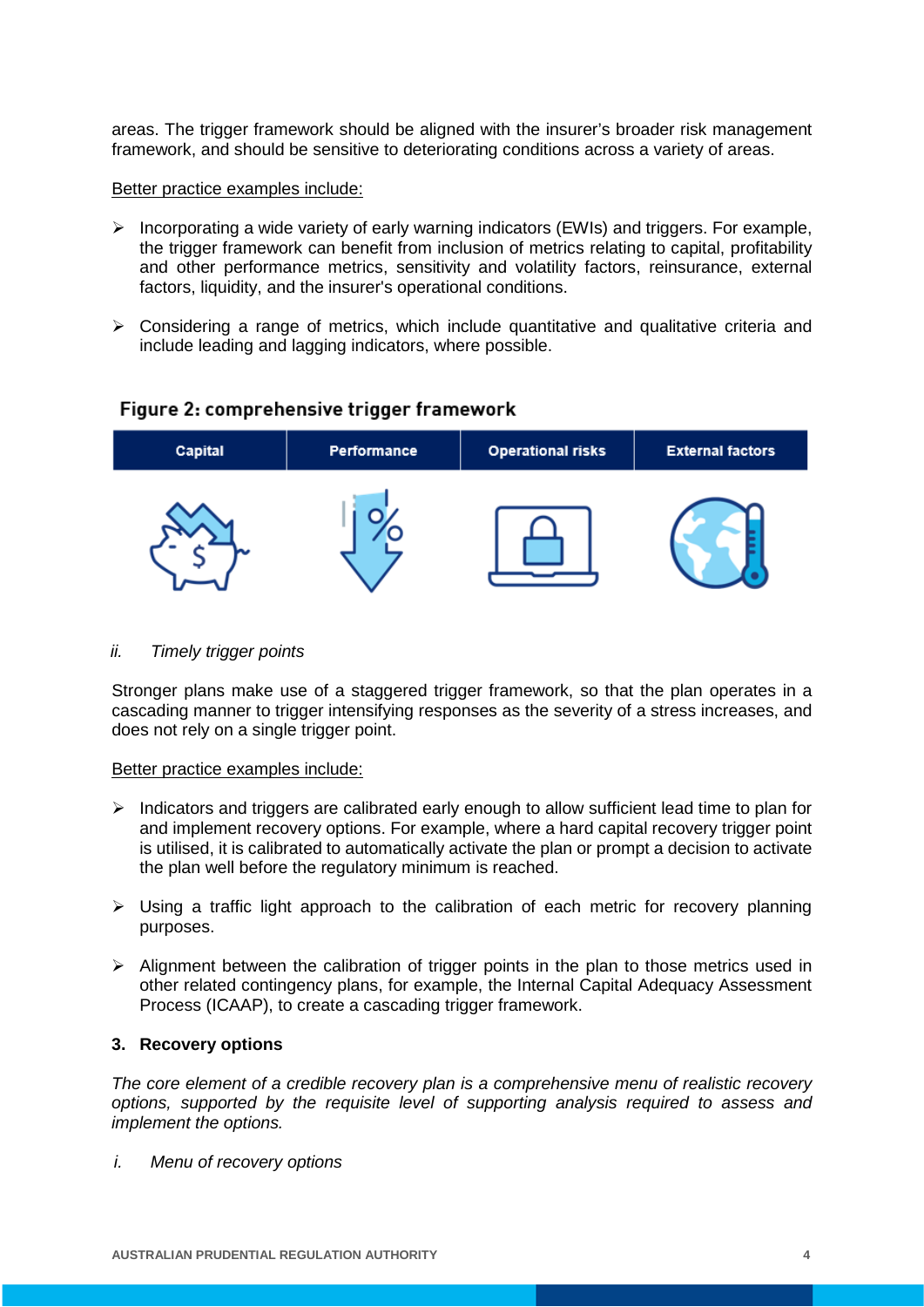The majority of insurers consider a range of recovery options covering different aspects of the business, preparing the insurers to be able to respond to a number of different stress scenarios. However, APRA also expects insurers to consider recovery options that may have a significant impact on their business structure and strategy.

### Better practice examples include:

- $\triangleright$  Comprehensive menus of recovery options, developed without being limited to any specific stress scenario.
- $\triangleright$  Consideration of recovery options which may have permanent structural or strategic implications for the insurer.
- $\triangleright$  Consideration of capital raising options, run-off of business lines, portfolio transfers and sales, reinsurance arrangements and changes to business and investment strategies.

# Figure 3: comprehensive menu of recovery options



# *ii. Valuations and assumptions of recovery options*

Significant work is required in this area to strengthen the credibility of the plans. Many insurers did not sufficiently detail the estimated financial impacts of implementing the recovery options. While acknowledging that estimating a financial impact of a recovery option in a stress scenario is subject to many factors, it is important to do so, including to detail and test the valuation methodologies and assumptions.

### Better practice examples include:

- $\triangleright$  Detailing the estimated financial benefit expected from implementing recovery options, including the assumptions and valuation methodologies. Financial estimates are useful to help inform whether implementing a recovery option may be, firstly, credible and, secondly, sufficient for recovery across different stress scenarios.
- $\triangleright$  Valuations and assumptions reflect the stressed conditions in which the recovery plan is intended to operate. For example, larger discounts are applied to recovery options in stressed conditions compared to what would be applied in normal operating conditions.

### *iii. Supporting analysis / playbooks for recovery options*

This element is significantly underdeveloped across the majority of insurers, and APRA expects improvements in the next iteration of plans.